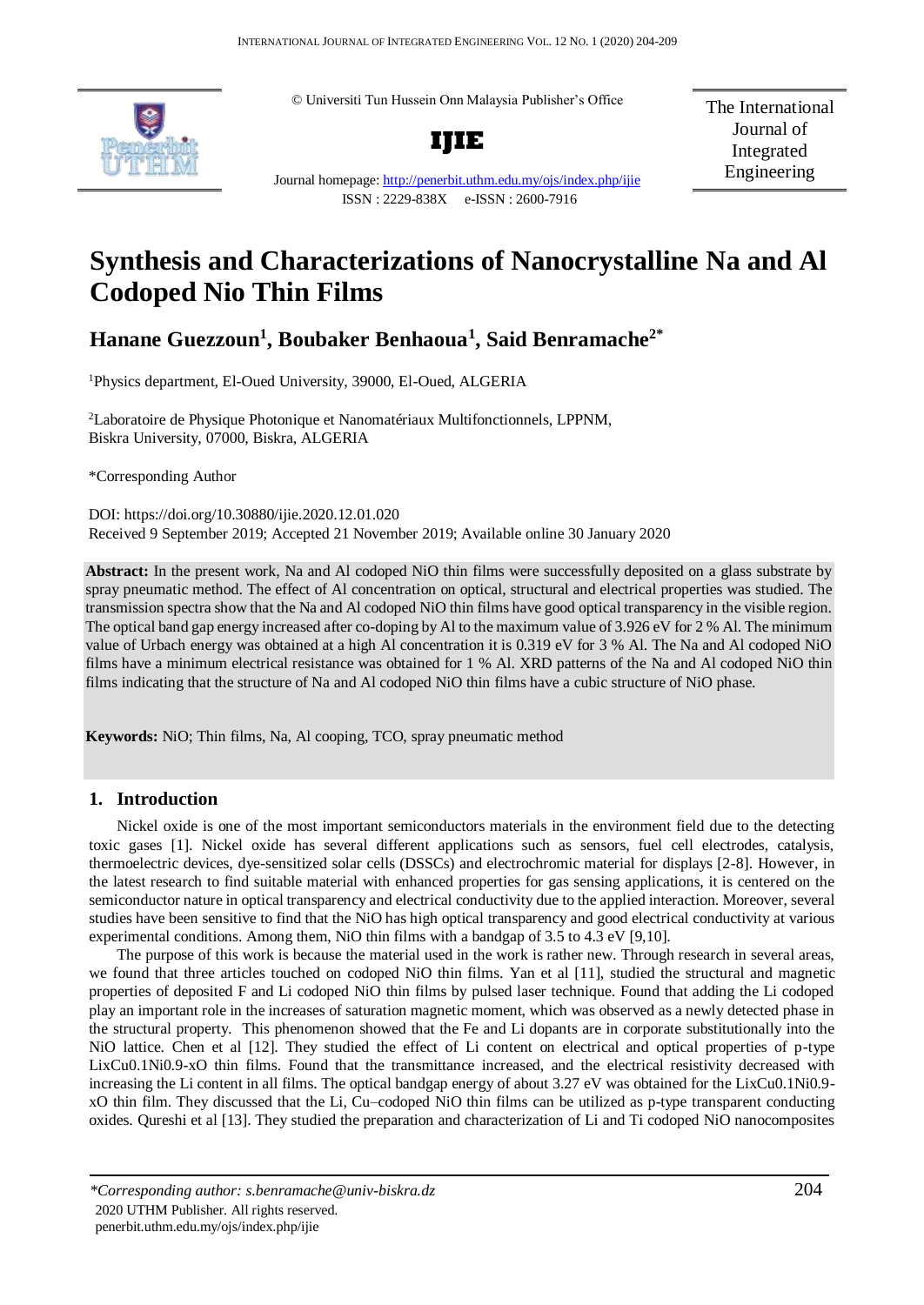for gas sensors application. XRD showed a single phase NiO at 500 C° and TEM investigation revealed that the particle sizes ranged from 5 to 40 nm, the thin film of LTNO gas sensor showed the highest sensitivity to toluene followed by methanol and chloroform at RT and the maximum sensitivity was obtained for toluene vapor at R.

However, we have studied the Na doped NiO thin films by spray deposition on a glass substrate at 420 °C [14]. These results were published in Materials Research, which was studied the effect of Na doping on optical, structural and electrical properties of Na doped NiO thin films. We found that an only (111) peak was observed for Na doped NiO thin film for monocrystalline NiO with a cubic structure. Na doped NiO thin films have good optical transparency in the visible region and best electrical resistance of 3 at.% Na doping. The surface of thin films can be modified by various techniques such as chemical treatment, thermal treatment, electrochemical treatment and anodisation methods [15].

In this work, we have deposited the Na doped NiO thin films at various Al concentrations to investigate the structural, optical and electrical properties. The thin films were elaborated on a glass substrate at  $420\degree C$  by using a spray pneumatic method for 2 ml/min of deposition rate.

#### **2. Experimental Procedure**

Na and Al codoped NiO solutions were prepared by dissolving 0.1M nickel chloride hexahydrate (NiCl<sub>2</sub>, 6H<sub>2</sub>O) and  $Na/Ni = 2\%$  of sodium chloride dehydrate (NaCl<sub>2</sub>, 2H<sub>2</sub>O) and x% of aluminum chloride dehydrate (AlCl<sub>2</sub>, 2H<sub>2</sub>O) with the ratio of  $A/Ni = 0$ , 0.01, 0.02, 0.03 and 0.04. The mixtures solutions were dissolved in the solvent containing equal volumes of absolute ethanol solution (99.995%) purity. The HCl solution was added to stabilize the solution; which was stirred at 50 °C for 120 min to yield a clear and transparent solution. The final solution of NiO was obtained according to the following equations:

$$
\text{NiCl}_2 + 6\text{H}_2\text{O} \rightarrow 2\text{HCl} + \text{Ni(OH)}_2 + + 4\text{H}_2\text{O}
$$
\n<sup>(1)</sup>

$$
\text{NiCl}_2 + 6\text{H}_2\text{O} \rightarrow 2\text{HCl} + \text{NiO} + 5\text{H}_2\text{O} \tag{2}
$$

Na and Al codoped NiO solutions were deposited on heated glass substrates at 420 °C by spray pneumatic method, which it is transforms the liquid into a stream formed with uniform and fine droplets of  $25 \mu m$  average diameters.

The optical transmission of deposited thin films was obtained in the range of 300–700 nm by using an ultravioletvisible spectrophotometer (LAMBDA 25). The structural properties of Na and Al codoped NiO thin films were studied by X-ray diffraction (XRD Bruker AXS-8D) with CuK $\alpha$  radiation ( $\lambda$  = 0.15406 nm) in the diffraction angle range (2θ) of 20° and 50°. The electrical resistance R was measured by four-point methods.

#### **3. Results and Discussion**

#### **3.1. Optical Characteristics of Na and Al Codoped Nio Thin Films**

Fig. 1 shows the variation of optical transmission of Na and Al codoped NiO thin films with various Al concentrations; it is measured with a wavelength in the range of 300 to 700 nm. The Na and Al codoped NiO thin films exhibit a good optical transmission was observed between 45 and 65% in the visible region. However, the Na and Al codoped NiO thin film prepared for 2% Al and 3% Al has high transparency due to the simple corporation between Ni and Al in the substitutional site.



**Fig. 1 - Transmission spectra of Na and Al codoped NiO thin films as a function of Al concentration**

The optical band gap (Eg) of Na and Al codoped NiO thin films was derived assuming allowed direct transitions between the absorption edge of the valence and conduction band. It is

$$
A = \alpha d = -\ln T
$$
\n
$$
(Ah\nu)^2 = B(h\nu - E_e)
$$
\n
$$
(3)
$$
\n
$$
(4)
$$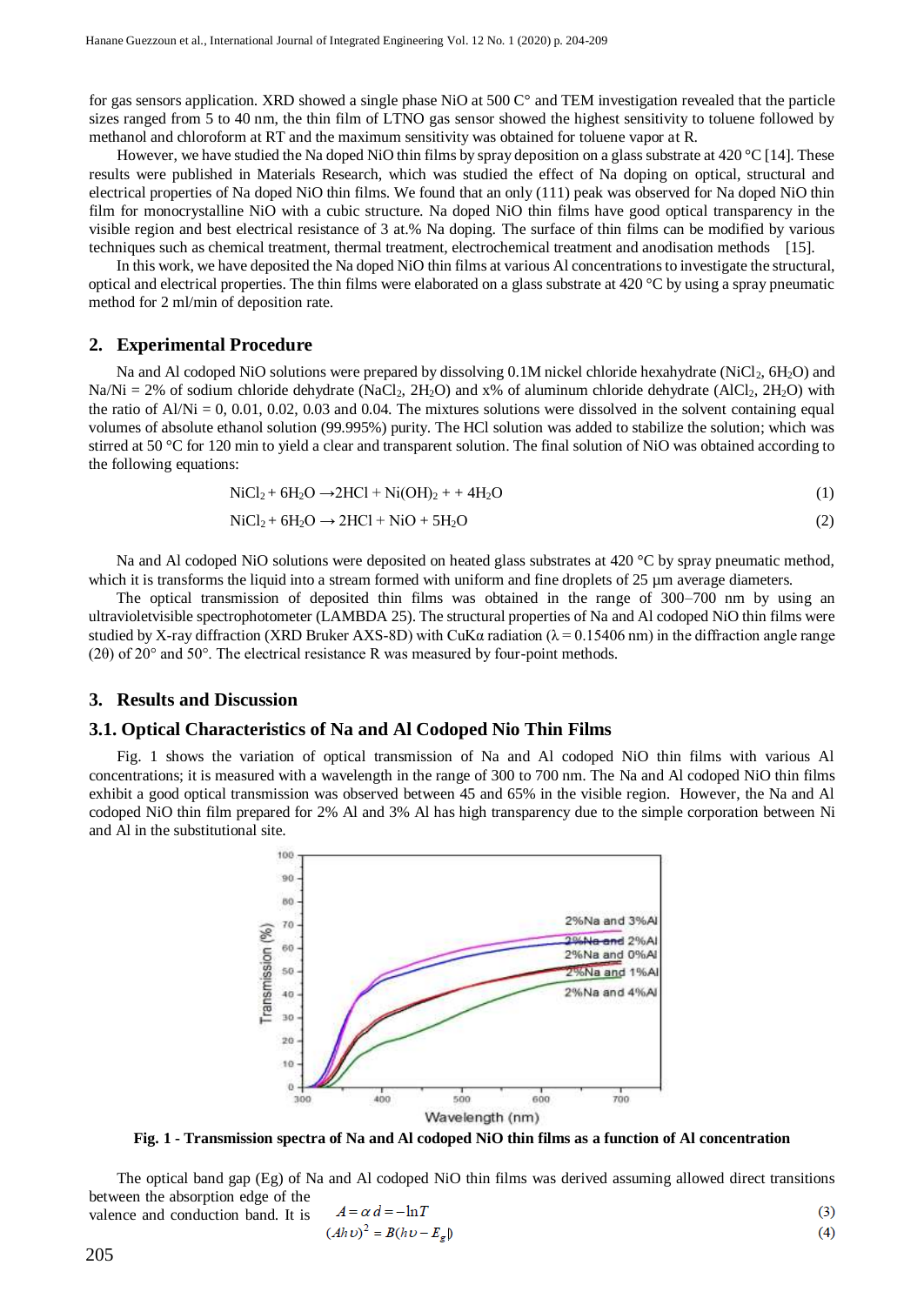determined by the transmission spectra according to the following equations [16]:

Where *A* is the absorbance, *d* is the film thickness; *T* is the transmission spectra of thin films;  $\Box$  is the absorption coefficient values; *B* and *C* is a constant,  $h\Box$  is the photon energy and  $E_g$  the band gap energy of Na and Al codoped NiO thin films. The optical band gap  $E_g$  was obtained by extrapolating the linear portion of the plot

 $(Ah\Box)^2$  versus ( $h\Box$ ) to  $A=0$ (see Fig. 2).



Fig. - 2 Plot of  $(Ah\Box)^2$  versus (hv), to determine the optical band gap in Na and Al codoped NiO thin films with **various Al concentrations**



**Fig. 3 - The drawn of ln***A* **as a function of photon energy (** *h* **), for deduce the Urbach energy in Na and Al codoped NiO thin films**

The Urbach energy ( $E_u$ ) of Na and Al codoped NiO thin films also can be calculated by the transmission spectra according to the following equations [17]:

$$
A = A_0 \exp\left(\frac{h\nu}{E_\mu}\right) \tag{5}
$$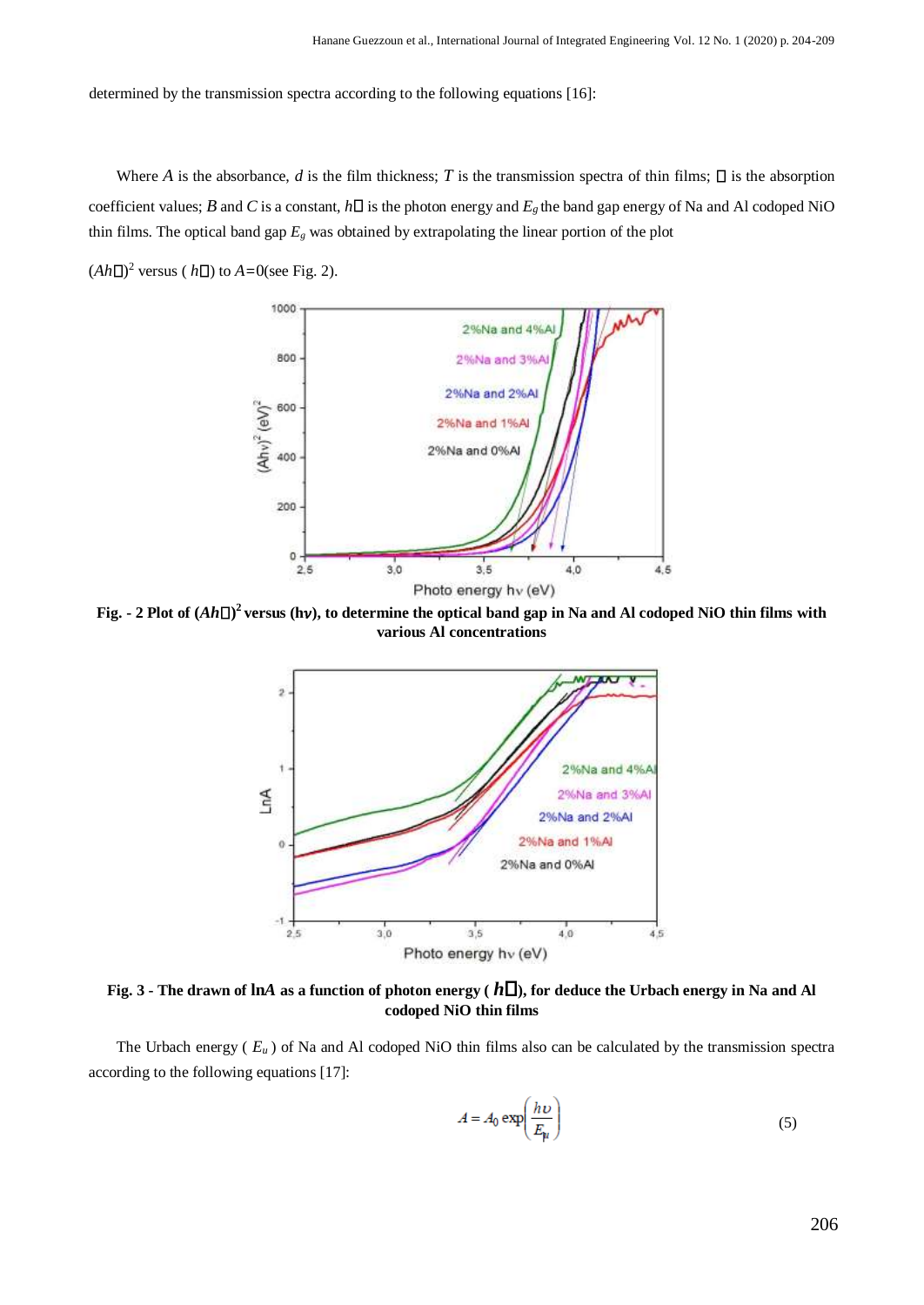Where  $A_0$  is a constant and  $E_u$  is the Urbach energy, it is also determined by the curves of LnA a function of photon energy  $h\nu$  as shown in Fig. 3.

The variations of the optical gap energy and Urbach energy of Na and Al codoped NiO thin films as a function of Al concentration are shown in Fig. 4. Firstly, the variation of optical band gap energy is inverse of the variation of Urbach energy of Na and Al codoped NiO thin films. Secondary, the increase in the Urbach energy from 0%Al to 1%Al with stabilizes of the optical gap can be explained by the integration between Na and Al to a p-type semiconductor. The increase in the optical gap energy from 1%Al to 2%Al with decreasing the Urbach energy also can be explained by the Burstein– Moss effect, which are causes the widen energy band (blue-shift). This is the phenomenon that the Fermi level merges into the conduction band with an increase in the carrier concentration. In the end, when the Al concentration increases up to 4%, the optical gap energy was decreased and the Urbach energy decreased due to the oxygen vacancy, the minimum Urbach energy was reached at 3%Al it is 0.319 eV.



**Fig. 4 - The variation of optical gap energy and Urbach energy of Na and Al codoped NiO thin films as a function of Al concentration**

The broadening of the optical band gap is an important parameter to advance materials for potential visible light gas sensing applications involving metal oxide nanostructures. The optical gap energy can be correlated with Urbach energy to finding a new linear fitting in all deposited thin films, the proposals model as expressed as (see Fig. 5):

$$
E_g = -0.58E_u + 3.98\tag{6}
$$

Fig. 5 reported the variation of the optical gap energy experimental and linear fitting as a function of Urbach energy. The broadening of the optical band gap of Na and Al codoped NiO thin films due to the narrowing in the conduction band EC and the valence band EV, and causes the motion of EC upwards and EV downwards.



**Fig. 5 - The correlation between the optical band gap and Urbach energy of Na and Al codoped NiO thin films**

#### **3.2. Electrical properties Na and Al codoped NiO thin films**

The electrical resistance of Na and Al codoped NiO thin films was determined by four-point probe method, it is based on measuring the sheet resistance of the films as expressed by: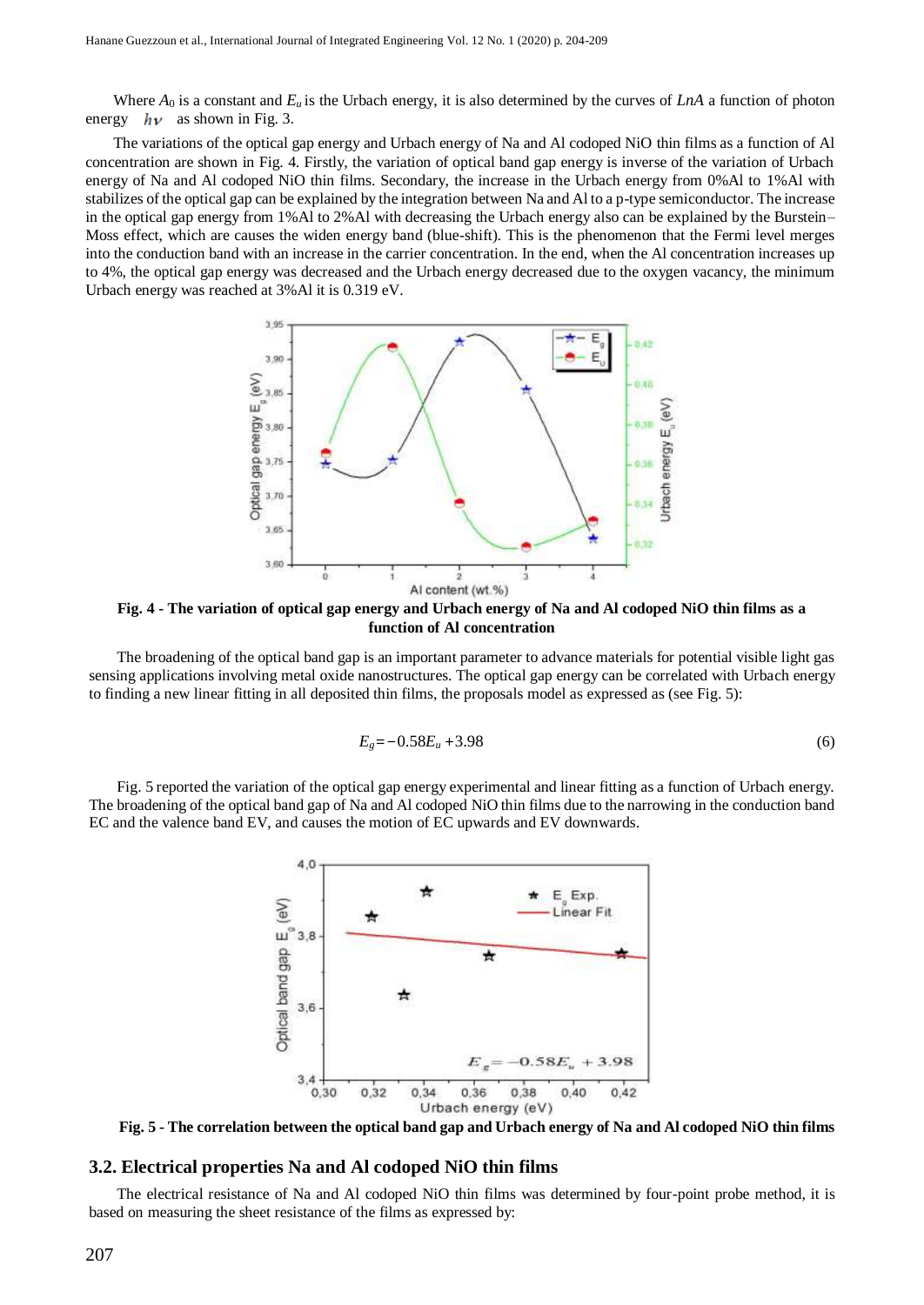$$
R_{sh} = \frac{\pi}{\ln(2)} \cdot \frac{V}{I}
$$
 (7)

Where I is the applied currant  $= 1$  nA and V is the measurement voltage.

Fig. 6 shows the variation of the electrical resistance of Na and Al codoped NiO thin films as a function of Al concentration. As can see, the electrical resistance decreases after codoping to the minimum value for 1%Al. However, the increase of Al concentration up to 3%, we have obtained an increase in the electrical resistance, when Al concentration increase from 3 to 5%, we have obtained a reduction in electrical resistance. The decrease of the resistance of the Na and Al codoped NiO thin films can be explained by the displacement of the electrons, the latter comes from the  $Al^{+3}$  donor ions in the substitutional sites of  $Ni^{+2}$ , and formation of the molecular NiNaAlO existed on the surface.



**Fig. 6 - The electrical resistance variation of Na and Al codoped NiO thin films as a function of Al concentration**

#### **3.3. Structural Properties of Na and Al Codoped Nio Thin Films**

The results of the structural characterization of Na and Al codoped NiO thin films are shown in Fig. 7. It can be noticed that all the patterns exhibit diffraction peaks around (2θ~37° and 43°) referred to (111) and (200) crystal plan, respectively [18,19]. The positions of obtaining peaks with and without a presence in the XRD spectra indicating that the Na and Al codoped NiO thin films are nanocrystalline of the cubic structure, which was agreed with other reports [20]. However, the good crystallinity was obtained for Na 2% and Al 1% codoped NiO thin film.



**Fig. 7 - X-ray diffraction of Na and Al codoped NiO thin films as a function of Al concentration**

### **4. Conclusion**

In conclusion, the Na and Al codoped NiO thin films  $(A1\% = 0, 1, 2, 3$  and 4%) were successfully deposited on a glass substrate by spray pneumatic method using nickel chloride hexahydrate, sodium chloride and aluminum chloride dehydrate. The effect of Al co-doping on optical, structural and electrical properties of Na, Al codoped NiO thin films were investigated. The transmission spectra show that the Na and Al codoped NiO thin films have good optical transparency in the visible region. The band gap energy was increased after co-doping by Al to the maximum value was